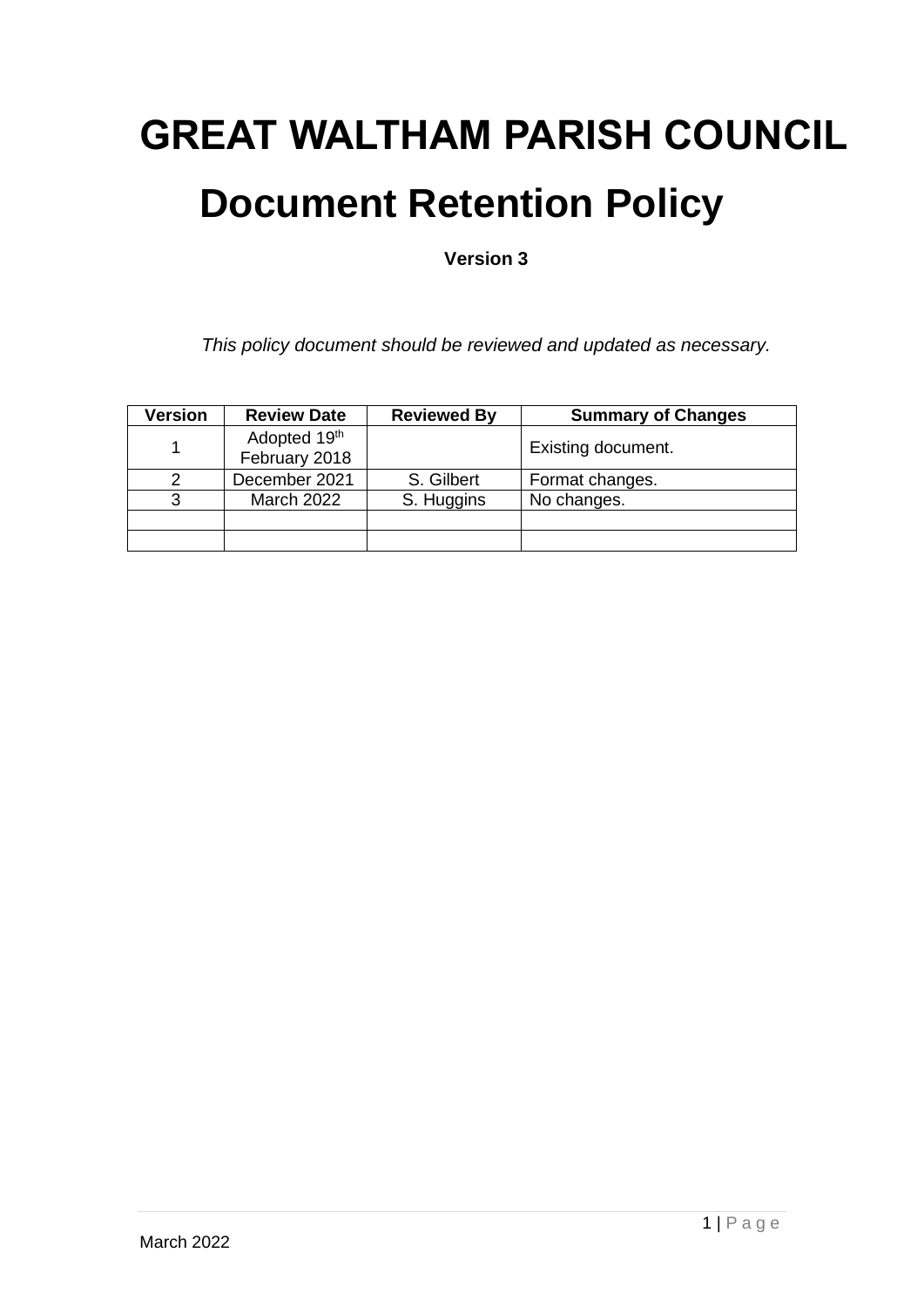## **Index**

- 1. Introduction
- 2. Scope of the Policy
- 3. Responsibilities
- 4. Retention Schedule
- 5. Appendix A: Retention of Documents Schedule

### **1. Introduction**

- a) The Parish Council recognises that the efficient management of its records is necessary to comply with its legal and regulatory obligations and to contribute to the effective overall management of the Parish Council.
- b) This document provides the policy framework through which this effective management can be achieved and audited.
- c) It covers:
	- i. Scope;
	- ii. Responsibilities; and
	- iii. Retention Schedule.

## **2. Scope of the Policy**

- a) This policy applies to all records created, received or maintained by the Parish Council in the course of carrying out its functions. Records are defined as all those documents which facilitate the business carried out by the Parish Council and which are thereafter retained (for a set period) to provide evidence of its transactions or activities. These records may be created, received or maintained in hard copy or electronically.
- b) A small percentage of the Parish Council's records will be selected for permanent preservation as part of the Council's archives and for historical research.

#### **3. Responsibilities**

- a) The Parish Council has a corporate responsibility to maintain its records and record management systems in accordance with the regulatory environment.
- b) The person with overall responsibility for the implementation of this policy is the Clerk and is required to manage the Council's records in such a way as to promote compliance with this policy so that information will be retrieved easily, appropriately and in a timely manner.

#### **4. Retention Schedule**

a) Under the Freedom of Information Act 2000, the Parish Council is required to maintain a retention schedule listing the record series which it creates in the course of its business. The retention schedule lays down the length of time which the record needs to be retained and the action which should be taken when it is of no further administrative use.